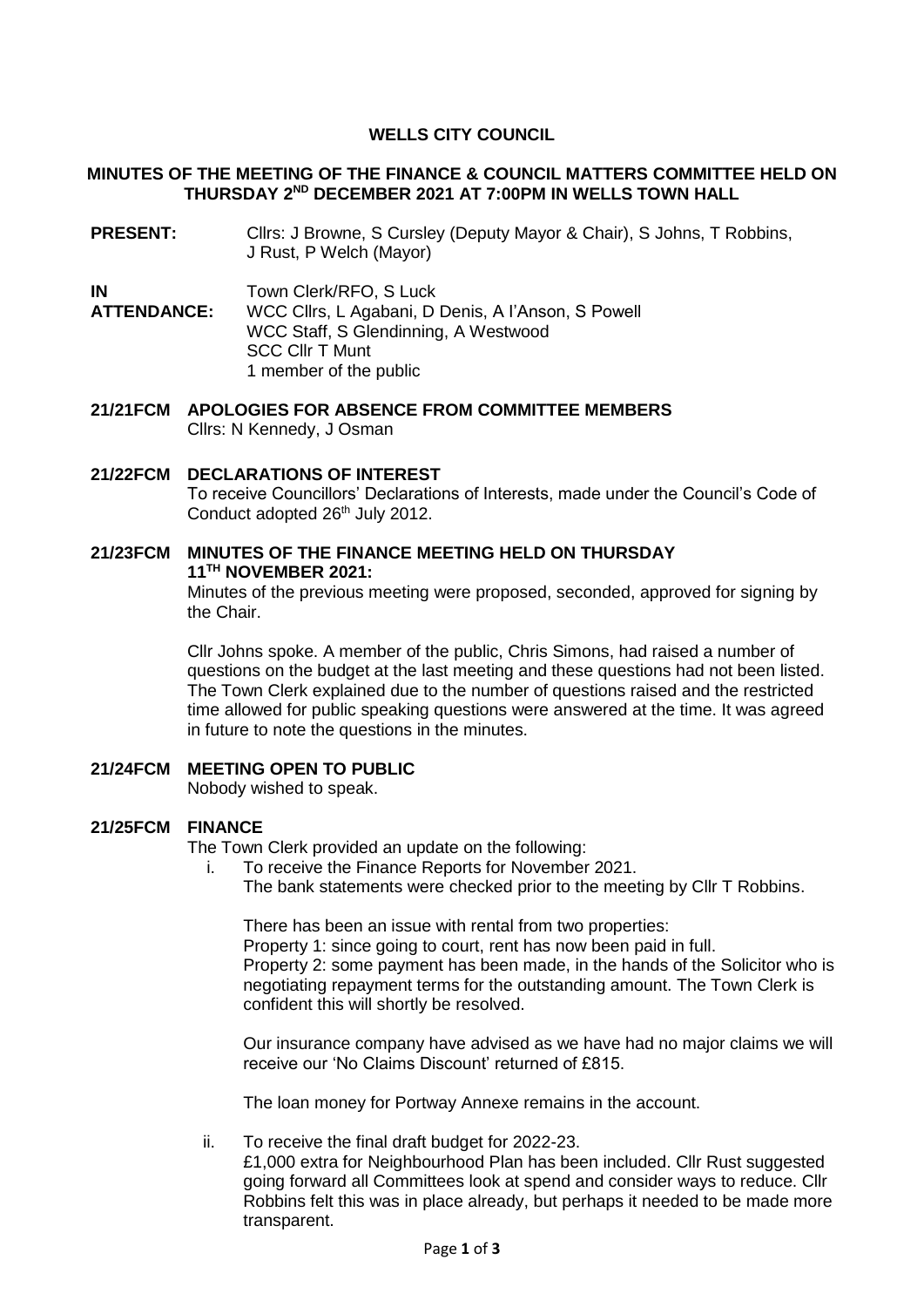Cllr Agabani asked whether the budget process could start earlier. The Town Clerk confirmed it can start anytime throughout the year.

A vote was taken by Committee Members to take the budget to Full Council for final approval. This was agreed unanimously.

iii. To consider Unitary budget provision.

The WCC Parish elections have been confirmed for May 2022. Precept request will include: new premises and an additional member of staff for the Open Spaces Team, an additional cleaner and caretaker for the Portway Annexe.

Precept will rise to £914,670 which is £1 extra on Band D Council Tax. WCC have the objective of keeping future increases as low as possible.

Cllr Agabani stated that without knowing exactly what will happen with unitary, it is difficult to comment on the increase. The Town Clerk stated we have to prepare and if funds are not used, they will be left in our account and the precept will not be increased next year.

Cllr Browne asked whether we had any prior knowledge on car park ownership following unitary. The Town Clerk stated this was not yet known.

SCC Cllr Munt stressed again how important it was for WCC to request assets now from MDC. Agreement has been sought to keep the Market Place pedestrianised for tourism for the next 18 months. SCC anticipate they will save £18million in the first year of unitary. This can only happen by cutting services.

After Full Council the unitary budget provision will be communicated to press and public.

A vote was taken by Committee Members to take the Precept request which includes the unitary budget provision to Full Council. This was agreed unanimously.

### **21/26FCM UNITARY & ACQUISITIONS**

i. To receive update from Town Clerk on meeting with SCC. He has attended the fortnightly meeting with Carlton Brand Programme Director for Somerset Unitary Council, they will be organising an online conference for an evening in February 2022 for WCC Councillors to attend. More details to follow.

The Town Clerk has been to visit the Town Clerk in Frome, whose plans are very similar to WCC. They have used a consultant to help with their plan, whereas WCC has conducted ours in house. They are likely to take on the Frome Cemetery which will be a new asset for them so The Town Clerk has offered to help and share our experience. Frome are in a stronger financial position than WCC with a precept double the size. WCC will continue to work with Frome and the other Towns throughout this process.

Cllr Denis asked for an additional sentence be added under the vision on the lines of 'WCC will consider the impact on any decision that may impact on the climate emergency'. The Town Clerk to refer to The Town Clerk Assistant and Sustainability Officer to agree the appropriate wording.

ii. To receive final draft proposal.

A vote was taken by Committee Members to take the final draft proposal to Full Council. This was agreed unanimously.